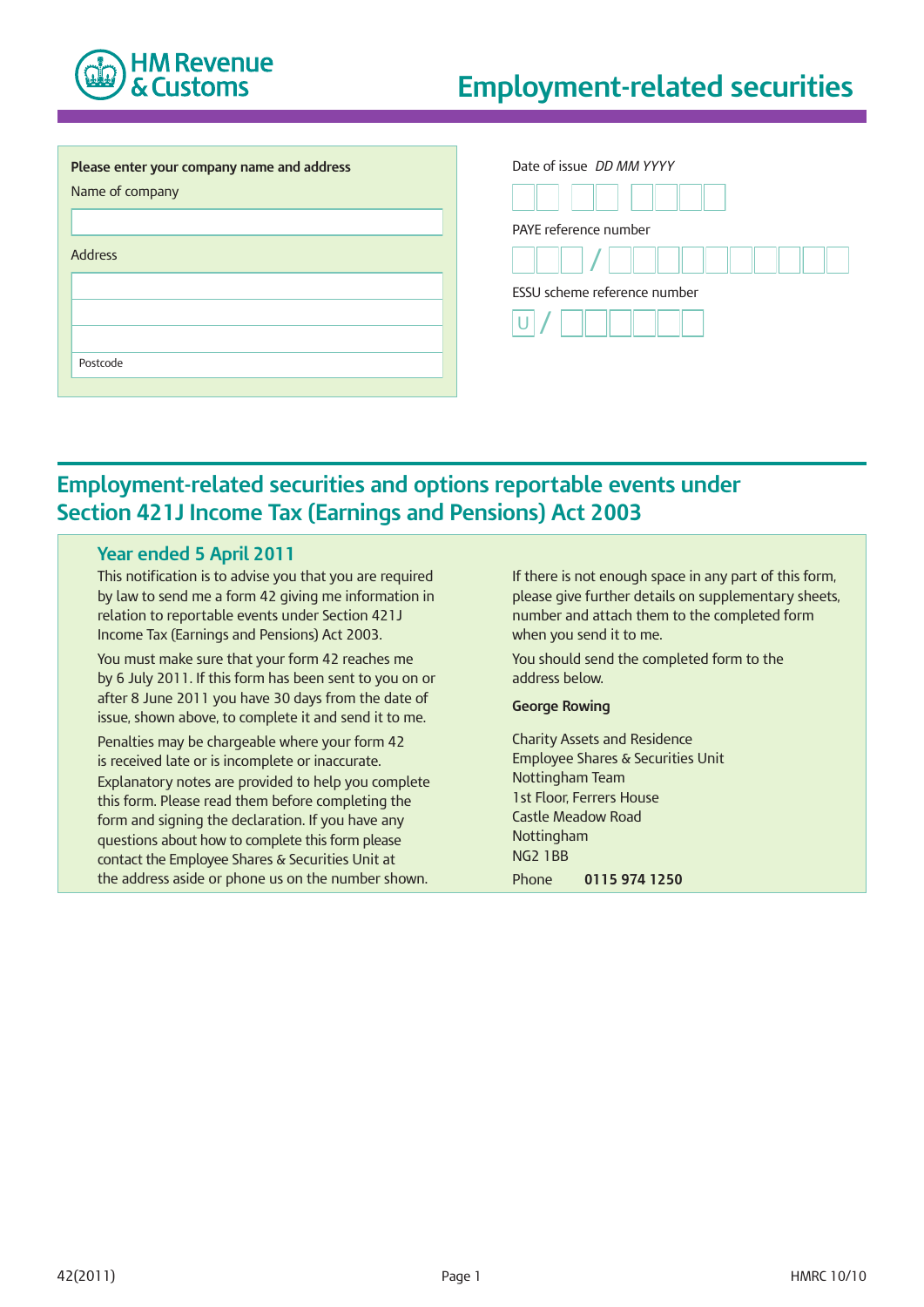## **About this form**

You must provide me with details of reportable events. You can do this by using this form. If you prefer, you may use your own form, spreadsheet or letter but it must give the same details and in the same format as our own form. Detailed guidance on reportable events and how to complete form 42 is available at **www.hmrc.gov.uk/shareschemes**

#### **Approved Share Plans/Option Schemes**

Do **not** include details of options granted from HM Revenue & Customs approved Company Share Option Schemes, Save As You Earn Option Schemes and shares acquired from approved Share Incentive Plans.

#### **Enterprise Management Incentives (EMI)**

Do **not** include details of EMI options granted up to £120,000. You must include in section 1 EMI options granted in excess of £120,000.

#### **No reportable events**

If there are no reportable events, go to page 12, complete sections 5 and 6, and return the form to me.

## **Companies incorporated in year ended 5 April 2011**

Where a limited company is incorporated in the UK in the year ended 5 April 2011 a report of the acquisition of the initial subscriber shares (also called founder shares) by the directors or prospective directors is not required if certain conditions are fulfilled. Details of the conditions to be met are in form 42 guidance at **www.hmrc.gov.uk/shareschemes**

The majority of newly UK incorporated companies should meet the conditions and will be relieved of the requirement to complete this form.

If other transactions in shares or securities have occurred then a report is required.

#### **Reportable events**

If there are reportable events to disclose, the index below will help you identify which sections of the form you need to complete and will direct you to the appropriate page. You only need to complete those pages where there is a reportable event. Please tick the box shown opposite the reportable events for which you are giving details. Then complete and sign the declaration on page 12 and return the form to me.

| Page           | <b>Reportable events</b>                                                                                                                                                                                    |  |
|----------------|-------------------------------------------------------------------------------------------------------------------------------------------------------------------------------------------------------------|--|
|                | Section 1 Securities options (including share options)<br>You must complete this section if employees were granted or exercised options (including consideration<br>received for giving up the option)      |  |
| 4              | 1a Summary of grants of securities options                                                                                                                                                                  |  |
| 5              | 1b Acquisition of securities in connection with (including exercise of) securities options                                                                                                                  |  |
| 6              | 1c Assignment and release of securities options                                                                                                                                                             |  |
| $\overline{7}$ | Section 2 Acquisition of securities (including shares)<br>You must complete this section if securities were acquired by employees                                                                           |  |
|                | Section 3 Events occurring after the acquisition of securities<br>You must complete this section if taxable events occurred after the employee has acquired the securities                                  |  |
| 8              | 3a Restricted securities (including shares)                                                                                                                                                                 |  |
| 8              | 3b Variation of restrictions for shares acquired before 16 April 2003                                                                                                                                       |  |
| 9              | 3c Conversion of securities on or after 6 April 2010                                                                                                                                                        |  |
| 9              | 3d Discharge of notional loans                                                                                                                                                                              |  |
| 10             | 3e Receipt of other benefits from securities                                                                                                                                                                |  |
| 10             | 3f Securities sold for more than market value                                                                                                                                                               |  |
| 11             | 3q Artificial enhancement of market value                                                                                                                                                                   |  |
| 12             | Additional information - where you know that any part of the securities income reported is taxable on the remittance<br>basis, please give the name and National Insurance number of the affected employee. |  |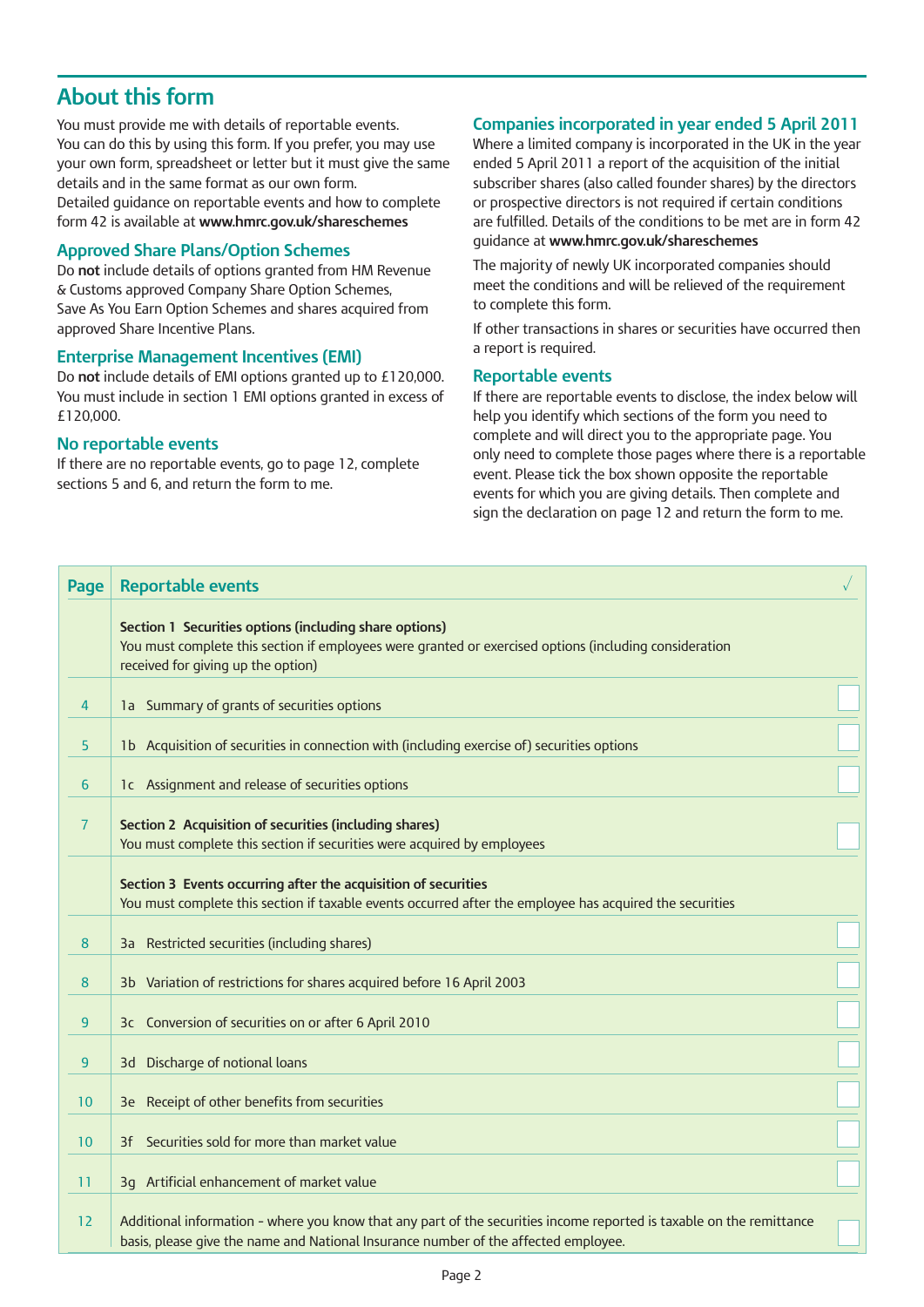## **1 Employment-related securities (including shares) and options**

'Employment-related' securities and securities options are those acquired by reason of employment, or deemed to be so acquired because the opportunity to acquire them is made available to employees by an employer or a person connected with an employer. Securities include:

- shares in any body corporate (wherever incorporated) or in any unincorporated body constituted under the law of a country or territory outside the United Kingdom
- debentures, loans, bonds, certificates of deposit and other instruments creating or acknowledging indebtedness (other than contracts of insurance)
- options and futures.

More information is given in form 42 guidance at **www.hmrc.gov.uk/shareschemes**

## **2 Operation of PAYE and NICs**

PAYE and NICs must be operated on all taxable amounts provided in the form of 'Readily Convertible Assets'.

#### **Readily Convertible Assets (RCAs)**

Securities (including shares) are readily convertible assets if:

- the securities can be sold or otherwise realised on a recognised investment exchange, such as the London Stock Exchange, the New York Stock Exchange, etc, or
- trading arrangements are in place in respect of the securities at the time the taxable income is provided, or
- trading arrangements are likely to come into existence in accordance with arrangements or an understanding in place at the time the taxable income is provided.

*In all other cases, securities are deemed to be RCAs and subject to PAYE and NICs if securities are not shares for which the company is entitled to a Corporation Tax deduction by reason of Schedule 23 to the Finance Act 2003.*

**NICs agreement.** Where the employee has entered into an agreement with their employer to meet some or all of any secondary NICs due then the amount paid by the employee should be entered in the column headed NICs agreement. **NICs election.** Where the employee and his employer have jointly elected that the employee will meet some, or all, of any secondary NICs due then the amount paid by the employee should be entered in the column headed NICs election.

### **3 Non-resident or not ordinarily resident employees**

- Do not complete section 1 or section 2 if the employee was non-resident at the date of option grant or securities award, and the grant or award was not in respect of prospective or former employment.
- Do not complete sections 3a, 3b, 3c, 3e and 3f if the employee was not resident (or for awards before 6 April 2008 not ordinarily resident) at the date of securities award, and the award was not in respect of employment including future or former employment when the employee was resident.

## **4 Remittance basis from 6 April 2008**

The remittance basis may apply where an individual who acquires securities on or after 6 April 2008 (except those acquired pursuant to a securities option granted before that date) is resident but either not ordinarily resident or not domiciled in the UK. Where the employee has had both UK

and non-UK duties during the 'relevant period' (broadly, the period, in which the income was earned), the income derived from the securities may be apportioned. The part relating to non-UK duties is chargeable to tax when remitted to the UK. Where you know that any part of the income you are reporting is taxable on this basis list the employee's name and National Insurance number in Additional information (page 12).

### **5 Artificial adjustment of market value arising from non-commercial actions**

Sections 2 and 3g apply to artificial increases and reductions in the market value of securities arising from non-commercial actions. Non-commercial actions include anything done:

- other than for a genuine commercial purpose
- as part of a scheme or arrangement designed to avoid tax or NICs
- between companies in a group of companies on terms other than would be expected from persons acting at arm's length.

## **6 Market value (MV) (where required)**

The market value to be shown is the best available value at the time of the particular transaction. Where the value you enter on this form differs from that on which PAYE and NICs was operated, you should attach a note to this form explaining the difference. If, after the submission of this form, you determine that a different value is more appropriate, then that revised value should be used in your Corporation Tax computation and by employees in their Self Assessment Tax Returns. There is no need to send in a revised form 42. Provided that the valuation reported on this form is the best available at the time of the transaction, then if a different value is subsequently agreed, we will not regard the form as incorrect.

## **7 Market value (MV) to be used when calculating 'chargeable amount' (section 2)**

- for security Type A the MV (see note above)
- for security Types B, C & D (where an election has been completed) – the MV ignoring the value of any restrictions that have been disregarded
- for security Types C & D (where **no** election completed) the MV taking into account the value of any restrictions (the actual or restricted MV)
- for security Type E the MV ignoring the value of the right to convert
- for security Type F the MV ignoring the effect of the artificial reduction.

### **8 Restricted securities**

Securities (or an interest in securities) are restricted securities if their market value is less than it would otherwise be because:

- there is a restriction on the rights relating to the securities, including restrictions on the rights to retain or dispose of the securities
- there is a provision under which a disadvantage may arise from the exercise of rights related to the securities, including disadvantages arising from the retention or disposal of the securities
- there will be a transfer, reversion or forfeiture of the securities, if certain circumstances arise or do not arise.

The securities are not restricted because of a provision under which they must be sold or transferred should employment end by reason of misconduct.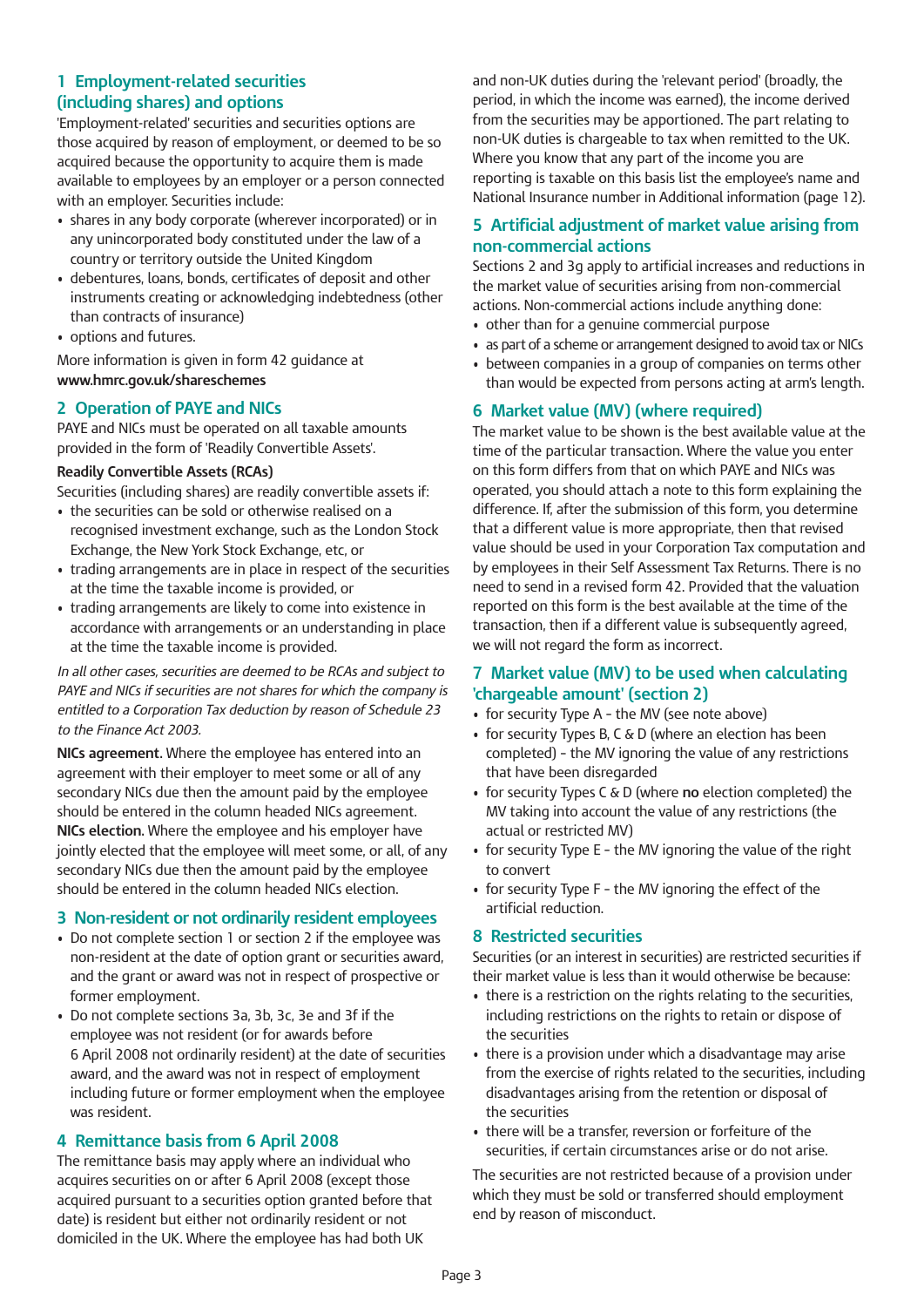## **Section 1 Securities options (including share options)**

**Complete one row for each grant of options.**

## **1a Grant of securities options**

Page 4

You must complete this section if employment-related securities options were granted during the tax year ended 5 April 2011. Any EMI options granted in excess of £120,000 during the tax year ended 5 April 2011 should be shown in this section.

## **Non-resident employees**

Do not include within this section grants to employees who were non-resident at the date of grant and those employees who do not have any UK duties and who are unlikely to come to the UK.

|                         | 1a.01         | 1a.02                     | 1a.03                                                                    | 1a.04                                  | 1a.05                                  |
|-------------------------|---------------|---------------------------|--------------------------------------------------------------------------|----------------------------------------|----------------------------------------|
|                         | Date of grant | Description of securities | Total number of<br>securities over which<br>options have been<br>granted | Acquisition price for<br>each security | Number of employees<br>granted options |
| $\overline{1}$          |               |                           |                                                                          |                                        |                                        |
| $\overline{2}$          |               |                           |                                                                          |                                        |                                        |
| $\overline{\mathbf{3}}$ |               |                           |                                                                          |                                        |                                        |
| $\overline{4}$          |               |                           |                                                                          |                                        |                                        |
| 5 <sup>1</sup>          |               |                           |                                                                          |                                        |                                        |
| 6 <sup>1</sup>          |               |                           |                                                                          |                                        |                                        |
|                         |               |                           |                                                                          |                                        |                                        |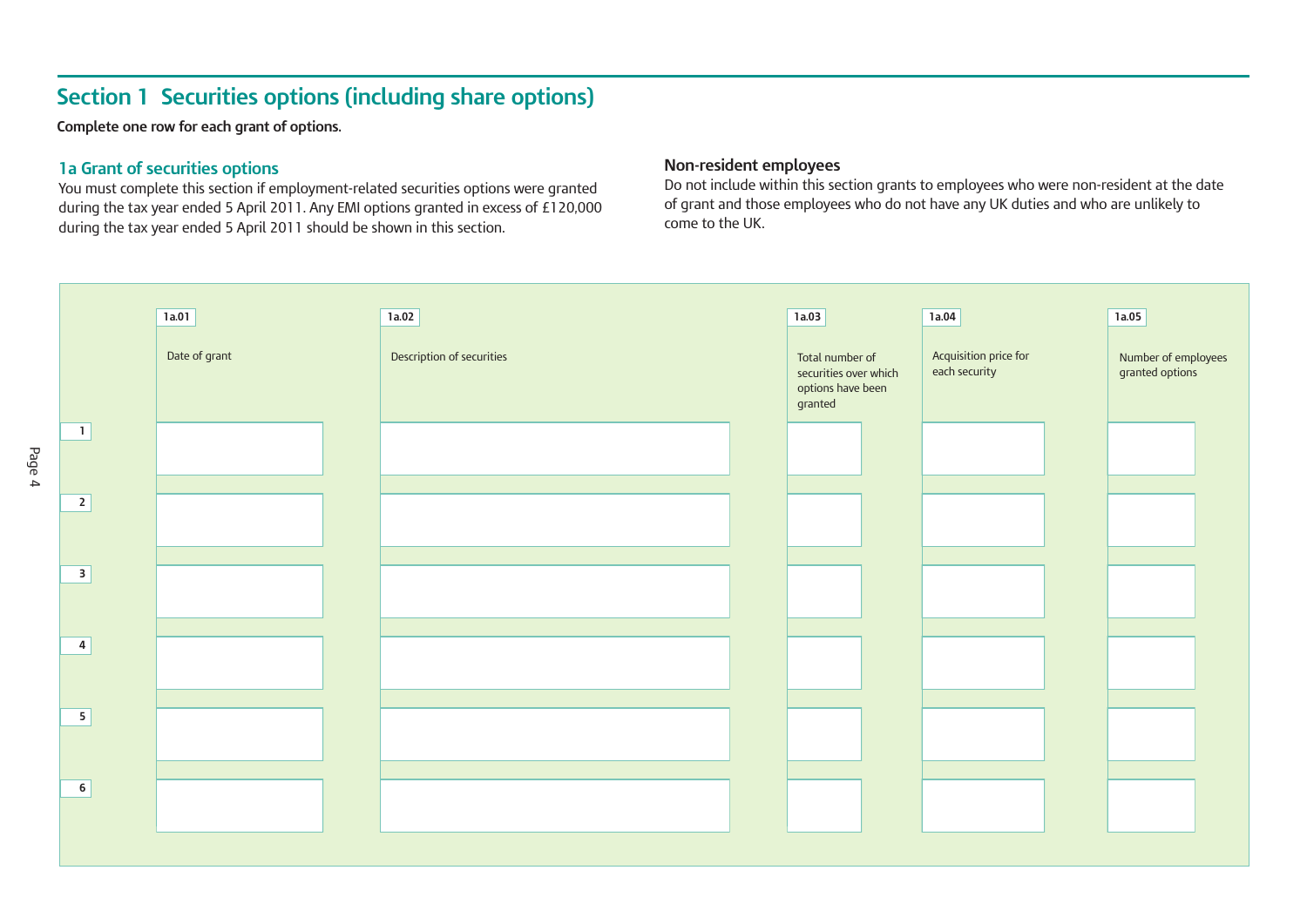## **Section 1b Acquisition of securities in connection with (including exercise of) securities options**

You must complete this section where securities including shares (with or without restrictions) were acquired in connection with an employment-related securities option during the tax year ended 5 April 2011. You do not need to complete section 2 in addition to this section for shares acquired by the exercise of an option.

#### **Column 1b.06 Non-residents**

If an employee was not both resident and ordinarily resident when the option was granted before 6 April 2008, or was not resident when the option was granted after that date, enter 'Yes' here. See section 3d to provide details of the discharge of notional loans.

#### **Column 1b.07 Date securities acquired**

This is the date an employee or a person connected with the employee acquires a beneficial interest in the securities connected to the option. In most cases, this will be the date of exercise rather than the date that the securities are transferred or an ownership certificate is issued.

#### **Column 1b.08 Elections**

If an election has **not** been made to disregard restrictions leave this column blank. Enter '1' if an election has been made to disregard all restrictions. Enter '2' if an election has been made leaving some restrictions outstanding.

## **Column 1b.10 Market value (see note 6 on page 3)**

- If the securities do not carry any restrictions, enter the market value here.
- Where no election has been made and the securities carry restrictions (including personal restrictions) enter the restricted market value.
- If '1' is in column 1b.08, enter the unrestricted market value.
- If '2' is in column 1b.08, enter the market value of the securities taking into account restrictions still attached to the securities.
- If the market value of these securities has been artificially reduced (see note 5 on page 3) by more than 10% in a period of 7– years ending on the date of acquisition, complete this section entering the reduced market value and also complete section 2 (security Type F, column 2.08).

#### **Column 1b.11 Deductible amounts**

The total consideration paid for the grant of the option and for the acquisition of the securities (including the exercise price) together with expenses incurred in connection with the acquisition of the securities. Do not include any expenses in connection with the sale or disposal of the securities.

#### **Column 1b.12**

Tax will be due in respect of the acquisition unless the employee was 'non-resident' at grant (see note column 1b.06). PAYE/NICs should be operated if the securities acquired are Readily Convertible Assets (RCAs) at the time of acquisition (see note 2 page 3). Enter 'Yes' if PAYE has been operated, enter 'No' if PAYE has **not** been operated. If **no** tax is due then leave blank.

#### **Columns 1b.13 – 1b.16**

An entry is only required in these columns if either a NICs election or agreement has been entered into for the employee to meet some or all the employer's liability to NICs (see note 2 page 3).

| 1 <sub>b.01</sub> | 1b.02                           | 1b.03    | 1b.04                    | 1b.05       | 1b.06                                                                                 | 1b.07                                              | 1b.08                            | 1b.09                               | 1b.10                                                                  | 1b.11                                                                                | 1b.12                                                                                    | 1 <sub>b.13</sub>                           | 1 <sub>b.14</sub>                            | 1b.15                            | 1 <sub>b.16</sub>                 |
|-------------------|---------------------------------|----------|--------------------------|-------------|---------------------------------------------------------------------------------------|----------------------------------------------------|----------------------------------|-------------------------------------|------------------------------------------------------------------------|--------------------------------------------------------------------------------------|------------------------------------------------------------------------------------------|---------------------------------------------|----------------------------------------------|----------------------------------|-----------------------------------|
| Employee<br>name  | National<br>Insurance<br>number | Employer | <b>PAYE</b><br>reference | Description | Enter Yes if<br>not resident<br>at grant (see<br>note above).<br>If No leave<br>blank | Date<br>securities<br>acquired (see<br>note above) | Elections<br>(see note<br>above) | Number of<br>securities<br>acquired | Total market<br>value of<br>securities<br>acquired (see<br>note above) | Deductible<br>amounts<br><i>(including</i><br>Exercise<br>Price) (see<br>note above) | If tax arises,<br>has PAYE/<br>NICs been<br>operated<br>(Yes/No)?<br>(see note<br>above) | <b>NICs</b><br>election<br>(amount<br>paid) | <b>NICs</b><br>agreement<br>(amount<br>paid) | Date NICs<br>paid by<br>employee | Date NICs<br>paid over<br>to HMRC |
|                   |                                 |          |                          |             |                                                                                       |                                                    |                                  |                                     |                                                                        |                                                                                      |                                                                                          |                                             |                                              |                                  |                                   |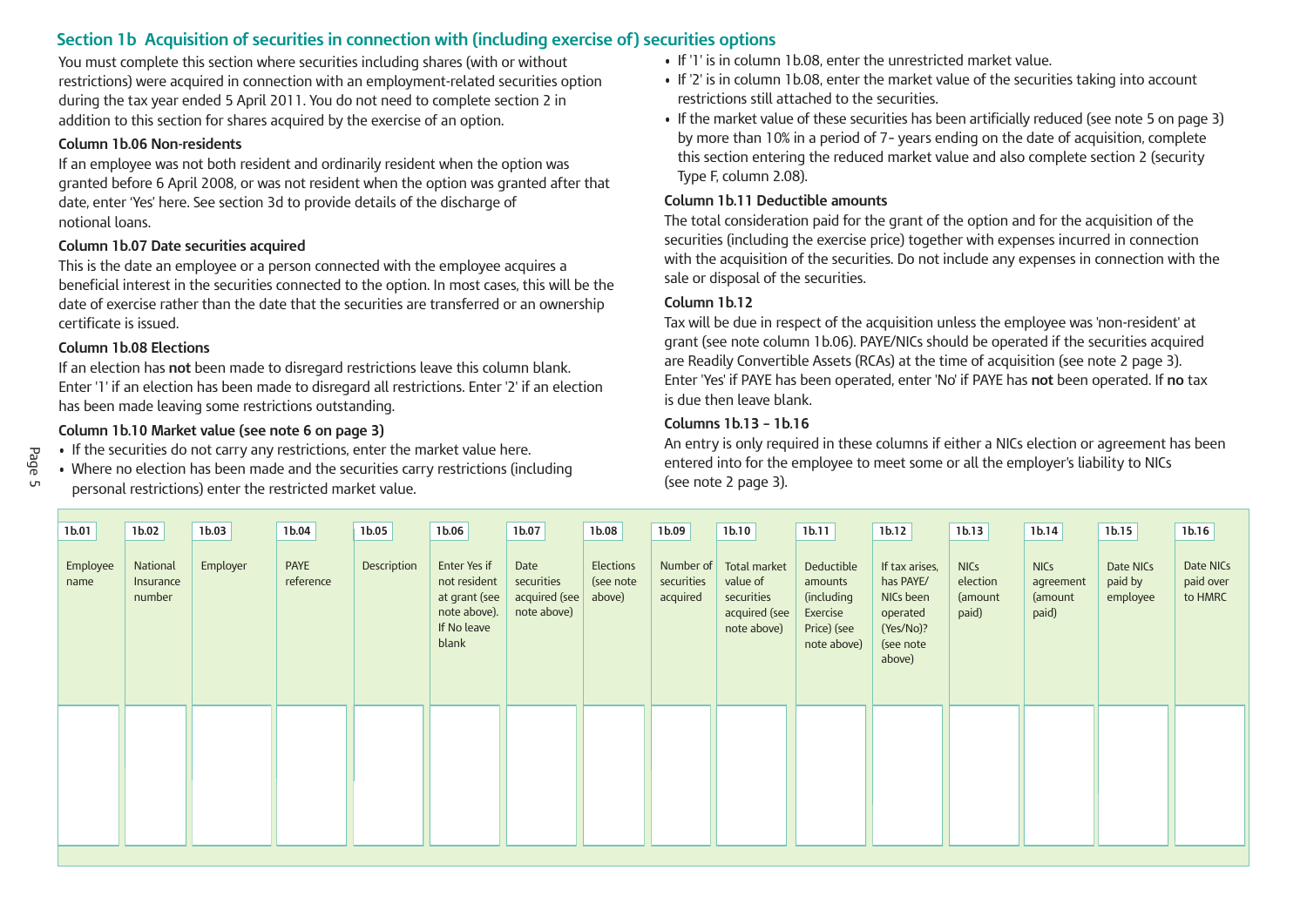### **Section 1c Assignment and release of securities options**

You must complete this section if a chargeable event has arisen during the tax year ended 5 April 2011.

Chargeable events are:

- the assignment or release of the securities options for consideration (unless the consideration received is another securities option), or
- the receipt of a benefit in money, or money's worth, in connection with the securities option (other than the acquisition of securities shown in section 1b).

**Do not** complete this section if options lapse for nil consideration.

#### **Column 1c.08**

If the consideration received is in the form of securities the market value of which has been artificially reduced (see note 5 on page 3) by more than 10% in the 7– year period ending on the date the consideration is received, enter the consideration received ignoring the effect of the artificial reduction.

#### **Column 1c.09**

Tax will arise on the occasion of a chargeable event (see note above). Enter 'Yes' if PAYE has been operated, enter 'No' if PAYE has **not** been operated.

#### **Columns 1c.10 – 1c.13**

An entry is only required in these columns if either a NICs election or agreement has been entered into for the employee to meet some or all the employer's liability to NICs (see note 2 page 3).

| 1c.01                  | 1c.02               | 1c.03    | 1c.04          | 1c.05       | 1c.06                          | 1c.07                               | 1c.08                                                                    | 1c.09                                                                                                   | 1c.10         | 1c.11                                     | 1c.12                            | 1c.13                             |
|------------------------|---------------------|----------|----------------|-------------|--------------------------------|-------------------------------------|--------------------------------------------------------------------------|---------------------------------------------------------------------------------------------------------|---------------|-------------------------------------------|----------------------------------|-----------------------------------|
| Employee name National | Insurance<br>number | Employer | PAYE reference | Description | Date of<br>chargeable<br>event | Number of<br>securities<br>affected | Total amount of<br>consideration or<br>money's worth (see<br>note above) | If tax arises, has $\vert$ NICs election<br>PAYE/NICs been<br>operated<br>(Yes/No)? (see<br>note above) | (amount paid) | <b>NICs</b><br>agreement<br>(amount paid) | Date NICs<br>paid by<br>employee | Date NICs<br>paid over<br>to HMRC |
|                        |                     |          |                |             |                                |                                     |                                                                          |                                                                                                         |               |                                           |                                  |                                   |
|                        |                     |          |                |             |                                |                                     |                                                                          |                                                                                                         |               |                                           |                                  |                                   |
|                        |                     |          |                |             |                                |                                     |                                                                          |                                                                                                         |               |                                           |                                  |                                   |
|                        |                     |          |                |             |                                |                                     |                                                                          |                                                                                                         |               |                                           |                                  |                                   |
|                        |                     |          |                |             |                                |                                     |                                                                          |                                                                                                         |               |                                           |                                  |                                   |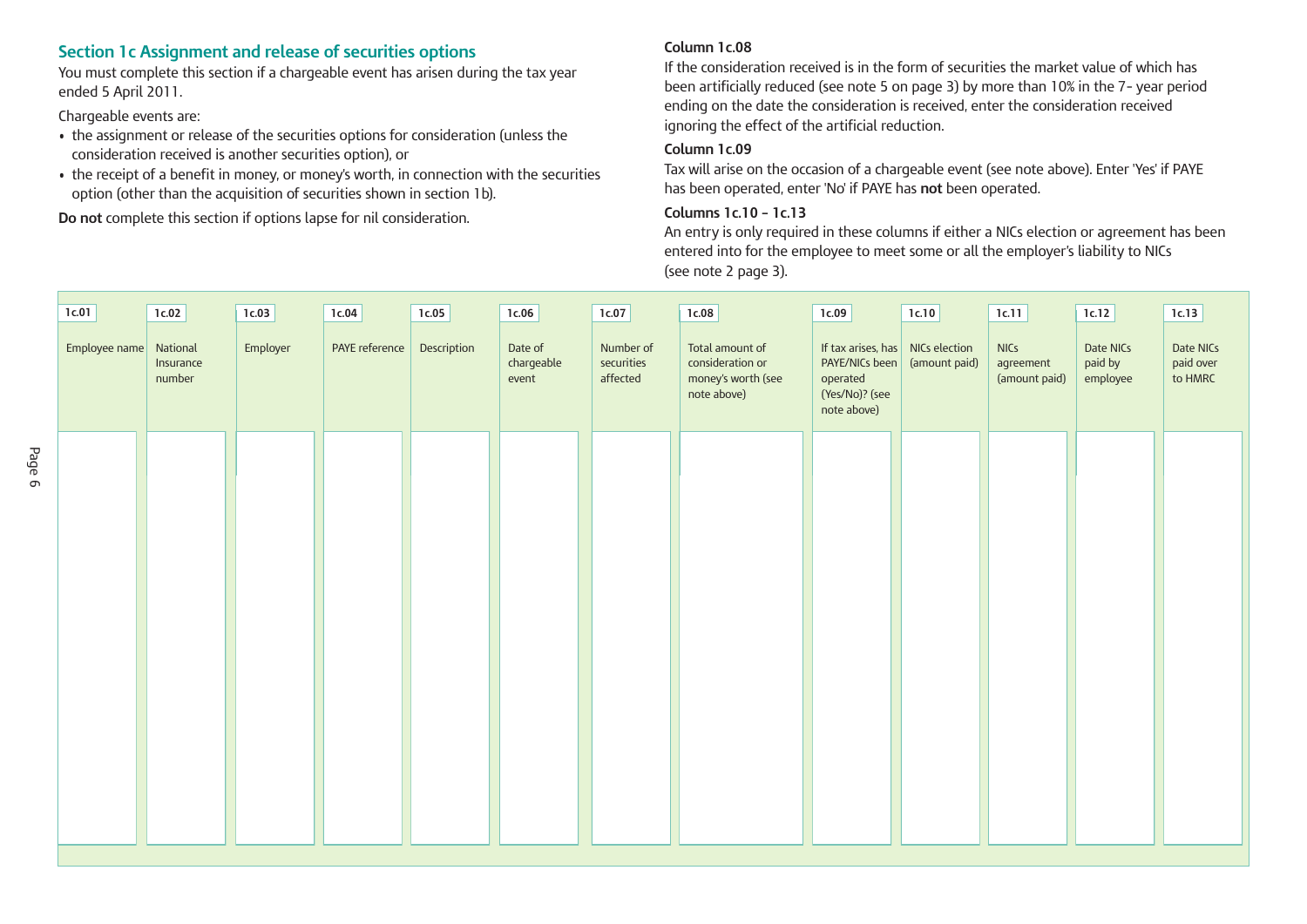## **Section 2 Acquisition of securities (including shares)**

You must complete this section if securities were acquired during the tax year ended 5 April 2011. You do not have to complete this section for any securities that have already been reported in section 1b unless the securities have an artificially reduced market value (security Type F).

**Column 2.08 Type of security. You must enter in this column one of the following letters A – G which describes the type of security acquired. Options that are part of a scheme or arrangement to avoid tax and/or NICs should be indicated as Type F and enter 'y' in column 2.09. For restricted securities also see note 8 on page 3.**

- **A** Unrestricted securities (disregard columns 2.09 and 2.10).
- **B** Restricted securities **with** a forfeiture provision lasting 5 years or **less** (disregard column 2.09).
- **C** Restricted securities **with** a forfeiture provision lasting **more** than 5 years (disregard column 2.09).
- **D** Restricted securities **without** a forfeiture provision (disregard column 2.09).
- **E** Convertible securities (disregard columns 2.09 and 2.10).
- **F** Securities with an artificially reduced market value (see note 5 on page 3 and disregard column 2.10).
- **G** Research Institute Spin Out Company (complete columns 2.01 to 2.08 and 2.11).

### **Column 2.09 Artificial reduction of market value (see note 5 on page 3)**

#### **For security Type F you must enter:**

Page  $\overline{\phantom{0}}$ 

- **x** to signify by reason of a non-commercial transaction
- **y** to signify by reason of a scheme or arrangement designed to avoid tax or National Insurance contributions
- **z** to signify by reason of inter-company transaction on a non arm's length transaction. This also applies to completion of 3a.10, 3c.10, 3e.11 and 3f.10 where relevant.

#### **Column 2.10 Elections**

**For security Types B, C and D if there has been an election to disregard restrictions you must enter:**

1 if an election has been made to disregard all restrictions

- 2 if an election has been made leaving some restrictions outstanding
- 3 if in the case of a restricted security with a forfeiture restriction you have elected with the employee for tax to arise on acquisition.

The effect of an election is to ignore some or all of the restrictions in determining the market value.

#### **Column 2.11 Amount paid**

If the **price paid** for the securities is **less** than the market value (see notes 6 and 7 on page 3) then a charge to Income Tax will arise on the acquisition of the securities. If a charge to Income Tax arises you should enter the total price paid in column 2.11 and also complete column 2.12. When calculating any amount chargeable to tax you should take into account any elections entered into and/or artificial reductions in the MV. If the **price paid** for the securities is at least equal to the MV then **no** entry is required in column 2.11 or column 2.12.

#### **Column 2.12**

PAYE/NICs should be operated if the securities acquired are Readily Convertible Assets (RCAs) at the time of acquisition (see note 2 page 3). Enter 'Yes' if PAYE has been operated, enter 'No' if PAYE has **not** been operated. If **no** tax is due then leave blank.

| 2.01             | 2.02                            | 2.03     | 2.04              | 2.05        | 2.06                           | 2.07                    | 2.08                                 | 2.09                                                  | 2.10                          | 2.11                               | 2.12                                                                                     |
|------------------|---------------------------------|----------|-------------------|-------------|--------------------------------|-------------------------|--------------------------------------|-------------------------------------------------------|-------------------------------|------------------------------------|------------------------------------------------------------------------------------------|
| Employee<br>name | National<br>Insurance<br>number | Employer | PAYE<br>reference | Description | Date<br>securities<br>acquired | Number of<br>securities | Type of security<br>(see note above) | Nature of artificial<br>reduction<br>(see note above) | Elections<br>(see note above) | Amount paid<br>(see note<br>above) | If tax arises, has<br><b>PAYE/NICS</b><br>been operated<br>(Yes/No)?<br>(see note above) |
|                  |                                 |          |                   |             |                                |                         |                                      |                                                       |                               |                                    |                                                                                          |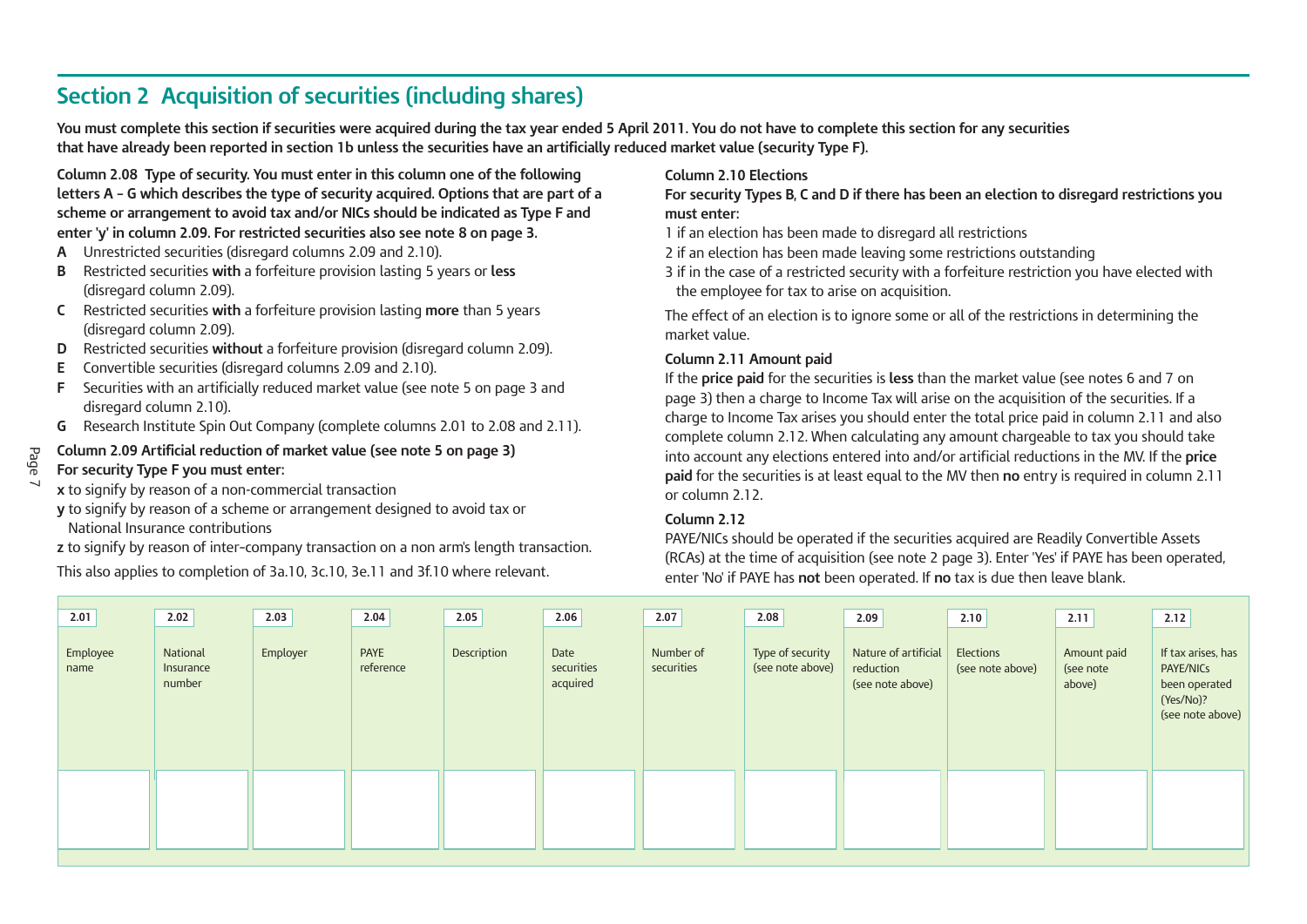## **Section 3 Events occurring after the acquisition of securities**

This section provides for details of taxable events arising after securities have been acquired and is in addition to any tax paid when the securities were acquired.

## **3a. Restricted securities (including shares)**

You must complete this section if a chargeable event arises during the tax year ended 5 April 2011. Securities are restricted securities if their market value is less than it would otherwise be as a result of certain restrictions relating to transfer, reversion or forfeiture relating to the securities (see note 8 on page 3).

#### **Chargeable events** arise if:

- the securities cease to be subject to forfeiture (conditional)
- any restriction relating to the securities is removed or varied by any means, including the passage of time
- the securities are sold to a non-associated person while still restricted.

Do not complete this section if the exceptions detailed at Section 429 ITEPA 2003 apply, or a Section 431(1) ITEPA 2003 election to ignore all restrictions has been entered into.

#### **Column 3a.09 Chargeable amount Shares acquired after 15 April 2003**

The chargeable amount is calculated by the application of a formula. An electronic calculator to help you determine this amount is available from the address shown on the front of this form. A manual worksheet is also available from the same contact point or

#### from **www.hmrc.gov.uk/shareschemes**

If the shares are convertible, ignore the right to convert in arriving at the market value.

#### **Conditional interests in shares acquired before 16 April 2003**

The chargeable amount is the total market value less any deductible amount. Deductible amount is:

- payments made to acquire the shares
- amounts subject to Income Tax in respect of the acquisition of the shares.

#### **Column 3a.11**

Tax will arise on the occasion of a chargeable event (see note above). Enter 'Yes' if PAYE has been operated, enter 'No' if PAYE has **not** been operated.

#### **Columns 3a.12 – 3a.15**

An entry is only required in these columns if either a NICs election or agreement has been entered into for the employee to meet some or all of the employer's liability to NICs (see note 2 on page 3).

| 3a.01            | 3a.02                           | 3a.03    | 3a.04                    | 3a.05              | 3a,06                                        | 3a.07                   | 3a.08                          | 3a.09                         | 3a.10                                                                     | 3a.11                                       | 3a.12                                       | 3a.13                                        | 3a.14                            | 3a.15                             |
|------------------|---------------------------------|----------|--------------------------|--------------------|----------------------------------------------|-------------------------|--------------------------------|-------------------------------|---------------------------------------------------------------------------|---------------------------------------------|---------------------------------------------|----------------------------------------------|----------------------------------|-----------------------------------|
| Employee<br>name | National<br>Insurance<br>number | Employer | <b>PAYE</b><br>reference | <b>Description</b> | Date<br>securities<br>originally<br>acquired | Number of<br>securities | Date of<br>chargeable<br>event | Total<br>chargeable<br>amount | Nature of<br>artificial reduction<br>(see note for<br>$2.09$ on page $7)$ | Has PAYE/NICs<br>been operated<br>(Yes/No)? | <b>NICs</b><br>election<br>(amount<br>paid) | <b>NICs</b><br>agreement<br>(amount<br>paid) | Date NICs<br>paid by<br>employee | Date NICs<br>paid over<br>to HMRC |
|                  |                                 |          |                          |                    |                                              |                         |                                |                               |                                                                           |                                             |                                             |                                              |                                  |                                   |

## **3b. Variation of restrictions for shares acquired before 16 April 2003**

You must complete this section to provide details of chargeable events in the tax year ended 5 April 2011 if the value of shares acquired before 16 April 2003 is increased by an alteration in the rights or any restrictions attached to them or to other shares in the company.

Do not complete this section in connection with the variation if:

- all of the shares of the same class are similarly restricted, and
- the majority of the shares are held by persons other than employees or directors, **or**
- employees or directors control the company by virtue of their holdings of that class of shares, or
- the company is a subsidiary and has only one class of shares.

| 3b.01            | 3b.02                                  | 3b.03    | 3b.04                    | 3b.05                                        | 3b.06                | 3b.07                                                 | 3b.08                                                       | 3b.09                      |
|------------------|----------------------------------------|----------|--------------------------|----------------------------------------------|----------------------|-------------------------------------------------------|-------------------------------------------------------------|----------------------------|
| Employee<br>name | <b>National</b><br>Insurance<br>number | Employer | <b>PAYE</b><br>reference | Date<br>securities<br>originally<br>acquired | Date of<br>variation | Total MV of<br>shares directly<br>before<br>variation | Total <b>MV</b> of<br>shares<br>directly after<br>variation | <b>Number</b><br>of shares |
|                  |                                        |          |                          |                                              |                      |                                                       |                                                             |                            |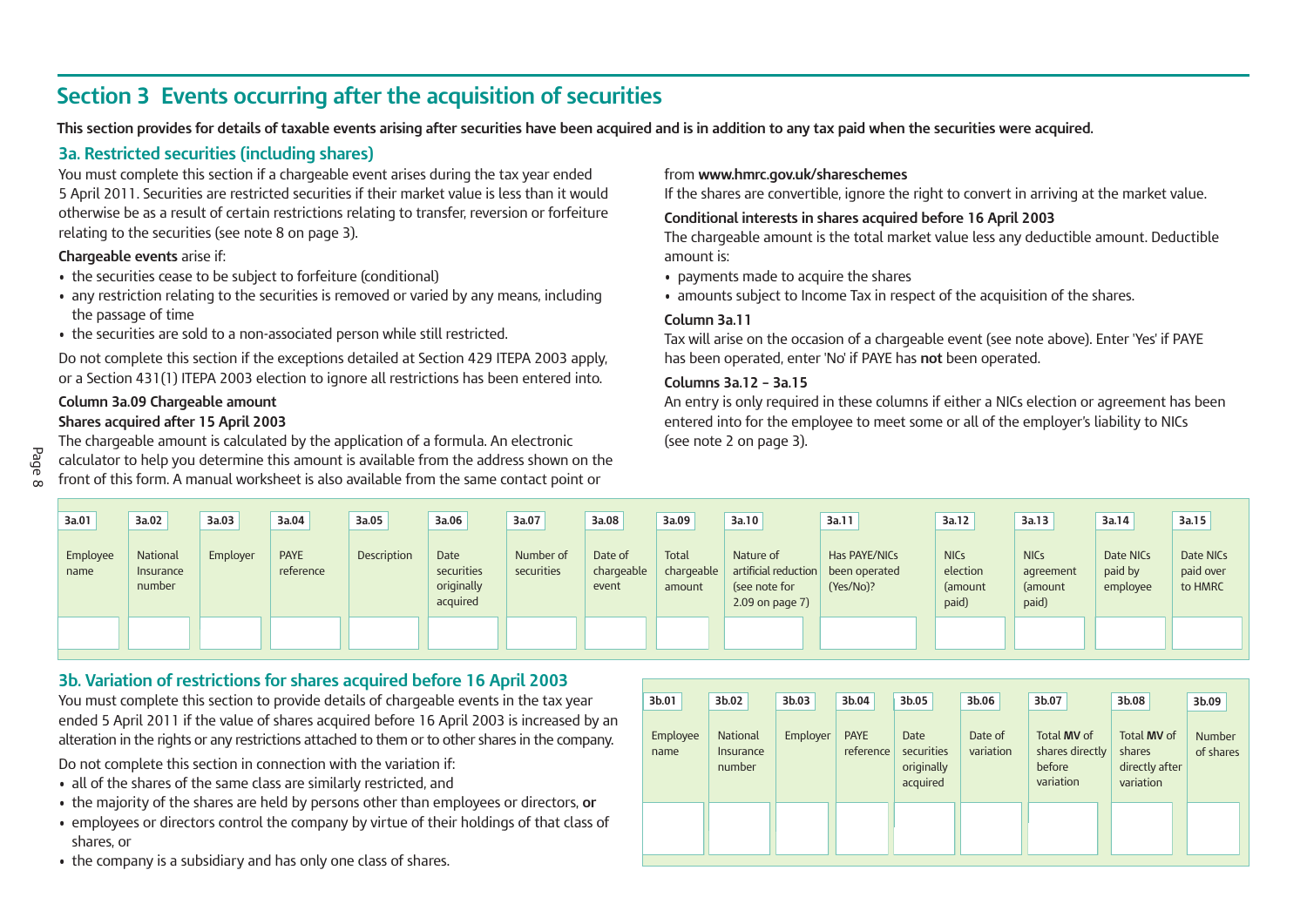## **3c. Conversion of securities on or after 6 April 2010**

You must complete this section if an employee has acquired employment-related securities that carry an immediate or potential entitlement to be converted into securities of a different description and a chargeable event occurs on or after 6 April 2010.

Do not complete this section if:

- all the shares of the same class are convertible securities, and
- all the shares of the same class are affected by an event similar to the chargeable event, and either immediately before the chargeable event
- employees hold the majority of the company's shares of that class and as a consequence can control the company, or
- associated companies, employees and their relations do not hold the majority of the company's shares of the same class as those shares acquired, and
- the avoidance of tax and NICs was not the main purpose, or one of the main purposes, of the arrangements under which the right or opportunity to acquire the employment-related securities was made available.

### **3c.09 Chargeable events are (enter a, b, c or d)**

**a** the conversion of securities into securities of a different description

- **b** the disposal of the securities whilst they carry the entitlement to convert
- **c** the release of the entitlement to convert
- **d** the receipt of money or money's worth in connection with the entitlement to convert.

## **3c .11 The chargeable amount is**

#### **AG minus CE, where**

**AG** is the amount of any gain realised on the occurrence of the chargeable event, and **CE** is the amount of any consideration given for the entitlement to convert the employment-related securities in which they are an interest together with the amount of any expenses incurred by the holder of the employment-related securities in connection with the conversion, disposal, release or receipt.

#### **Column 3c.12**

Tax will arise on the occasion of a chargeable event (see note above). Enter 'Yes' if PAYE has been operated, enter 'No' if PAYE has **not** been operated.

#### **Columns 3c.13 – 3c.16**

An entry is only required in these columns if either a NICs election or agreement has been entered into for the employee to meet some or all of the employer's liability to NICs (see note 2 on page 3).

| 3c.01            | 3c.02                           | 3c.03    | 3c.04                    | 3c.05       | 3c.06                                        | 3c.07                   | 3c.08                          | 3c.09                                                | 3c.10                                                                       | 3c.11                                                | 3c.12                                           | 3c.13                                       | 3c.14                                        | 3c.15                            | 3c.16                             |
|------------------|---------------------------------|----------|--------------------------|-------------|----------------------------------------------|-------------------------|--------------------------------|------------------------------------------------------|-----------------------------------------------------------------------------|------------------------------------------------------|-------------------------------------------------|---------------------------------------------|----------------------------------------------|----------------------------------|-----------------------------------|
| Employee<br>name | National<br>Insurance<br>number | Employer | <b>PAYE</b><br>reference | Description | Date<br>securities<br>originally<br>acquired | Number of<br>securities | Date of<br>chargeable<br>event | Nature of<br>chargeable<br>event (see<br>note above) | Nature of<br>artificial<br>reduction<br>(see note<br>for 2.09<br>on Page 7) | Total<br>chargeable<br>amount<br>(see note<br>above) | Has PAYE/<br>NICs been<br>operated<br>(Yes/No)? | <b>NICs</b><br>election<br>(amount<br>paid) | <b>NICs</b><br>agreement<br>(amount<br>paid) | Date NICs<br>paid by<br>employee | Date NICs<br>paid over<br>to HMRC |
|                  |                                 |          |                          |             |                                              |                         |                                |                                                      |                                                                             |                                                      |                                                 |                                             |                                              |                                  |                                   |

## **3d. Discharge of notional loans**

You must complete this section where the employment-related securities were acquired on or after 16 April 2003 and a notional loan (see section 1b) is treated as discharged (creating a taxable amount) when the employment-related securities are disposed of other than to a connected person or an outstanding liability to pay for the securities is released.

Tax will arise on the occasion of a notional loan being discharged (see note above). Enter 'Yes' if PAYE has been operated, enter 'No' if PAYE has **not** been operated.

| 3d.01            | 3d.02                           | 3d.03    | 3d.04                    | 3d.05                   | 3d.06                | 3d.07                                                                        | 3d.08                                           |
|------------------|---------------------------------|----------|--------------------------|-------------------------|----------------------|------------------------------------------------------------------------------|-------------------------------------------------|
| Employee<br>name | National<br>Insurance<br>number | Employer | <b>PAYE</b><br>reference | Number of<br>securities | Date of<br>discharge | Amount of<br>notional loan<br>outstanding<br>immediately<br>before discharge | Has PAYE/<br>NICs been<br>operated<br>(Yes/No)? |
|                  |                                 |          |                          |                         |                      |                                                                              |                                                 |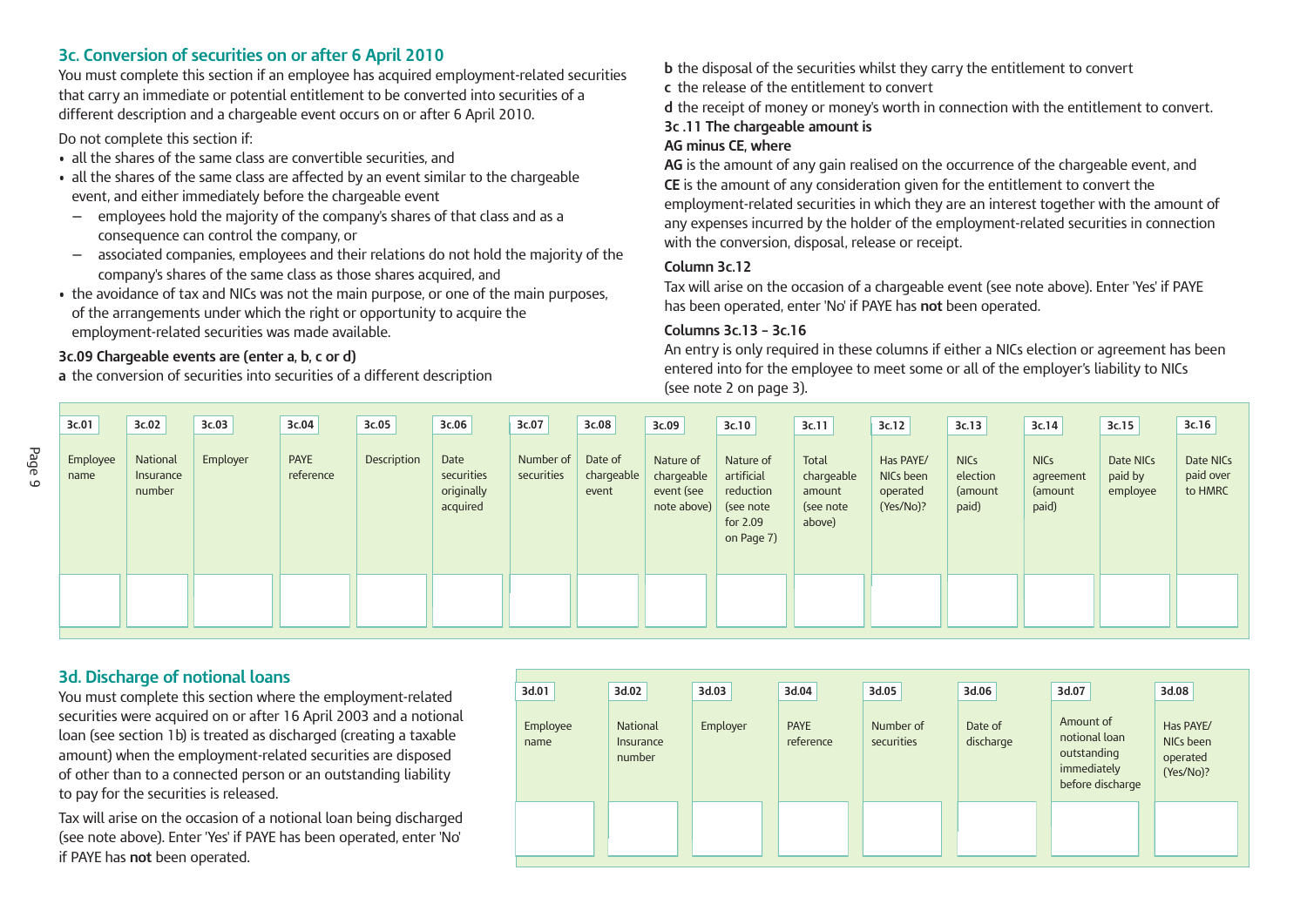## **3e. Receipt of other benefits from securities**

You must complete this section if an employee, or a person connected with an employee, has received a benefit on or after 6 April 2010, not otherwise chargeable to Income Tax, in connection with employment-related securities. The 'not otherwise chargeable' exemption does not apply in cases involving avoidance of tax or National Insurance contributions.

If the shares acquired are in a spin out company, enter 'spin out relief' in column 3e.09 and leave the remaining columns blank.

#### **Column 3e.12**

Tax will arise on the occasion of a benefit being provided (see note above). Enter 'Yes' if PAYE has been operated, enter 'No' if PAYE has **not** been operated.

| 3e.01         | 3e.02                           | 3e.03    | 3e.04          | 3e.05       | 3e.06                                        | 3e.07                   | 3e.08                    | 3e.09                            | 3e.10                          | 3e.11                                                                       | 3e.12                                           |
|---------------|---------------------------------|----------|----------------|-------------|----------------------------------------------|-------------------------|--------------------------|----------------------------------|--------------------------------|-----------------------------------------------------------------------------|-------------------------------------------------|
| Employee name | National<br>Insurance<br>number | Employer | PAYE reference | Description | Date<br>securities<br>originally<br>acquired | Number of<br>securities | Date benefit<br>received | Nature of<br>benefit<br>received | Amount or MV<br>of the benefit | Nature of<br>artificial<br>reduction<br>(see note for<br>2.09 on page $7$ ) | Has PAYE/<br>NICs been<br>operated<br>(Yes/No)? |
|               |                                 |          |                |             |                                              |                         |                          |                                  |                                |                                                                             |                                                 |

## **3f. Securities sold for more than market value**

You must complete this section if the employee, or a person connected with the employee, has disposed of employment-related securities on or after 6 April 2010 for more than their market value, at the time of disposal. In this case the consideration received on disposal of the employment-related securities, less their market value and expenses incurred at the time of disposal, is employment income of the employee.

#### **Column 3f.12**

Tax will arise on the occasion of securities being disposed of for more than their MV (see note above). Enter 'Yes' if PAYE has been operated, enter 'No' if PAYE has **not** been operated.

| 3f.01         | 3f.02                           | 3f.03    | 3f.04          | 3f.05       | 3f.06                   | 3f.07               | 3f.08                                    | 3f.09                                                                 | 3f.10                                                                    | 3f.11                               | 3f.12                                           |
|---------------|---------------------------------|----------|----------------|-------------|-------------------------|---------------------|------------------------------------------|-----------------------------------------------------------------------|--------------------------------------------------------------------------|-------------------------------------|-------------------------------------------------|
| Employee name | National<br>Insurance<br>number | Employer | PAYE reference | Description | Number of<br>securities | Date of<br>disposal | Consideration<br>received on<br>disposal | Total MV of<br>securities on<br>disposal<br>(see note 6 on<br>page 3) | Nature of<br>artificial<br>reduction<br>(see note for<br>2.09 on page 7) | Expenses<br>incurred on<br>disposal | Has PAYE/<br>NICs been<br>operated<br>(Yes/No)? |
|               |                                 |          |                |             |                         |                     |                                          |                                                                       |                                                                          |                                     |                                                 |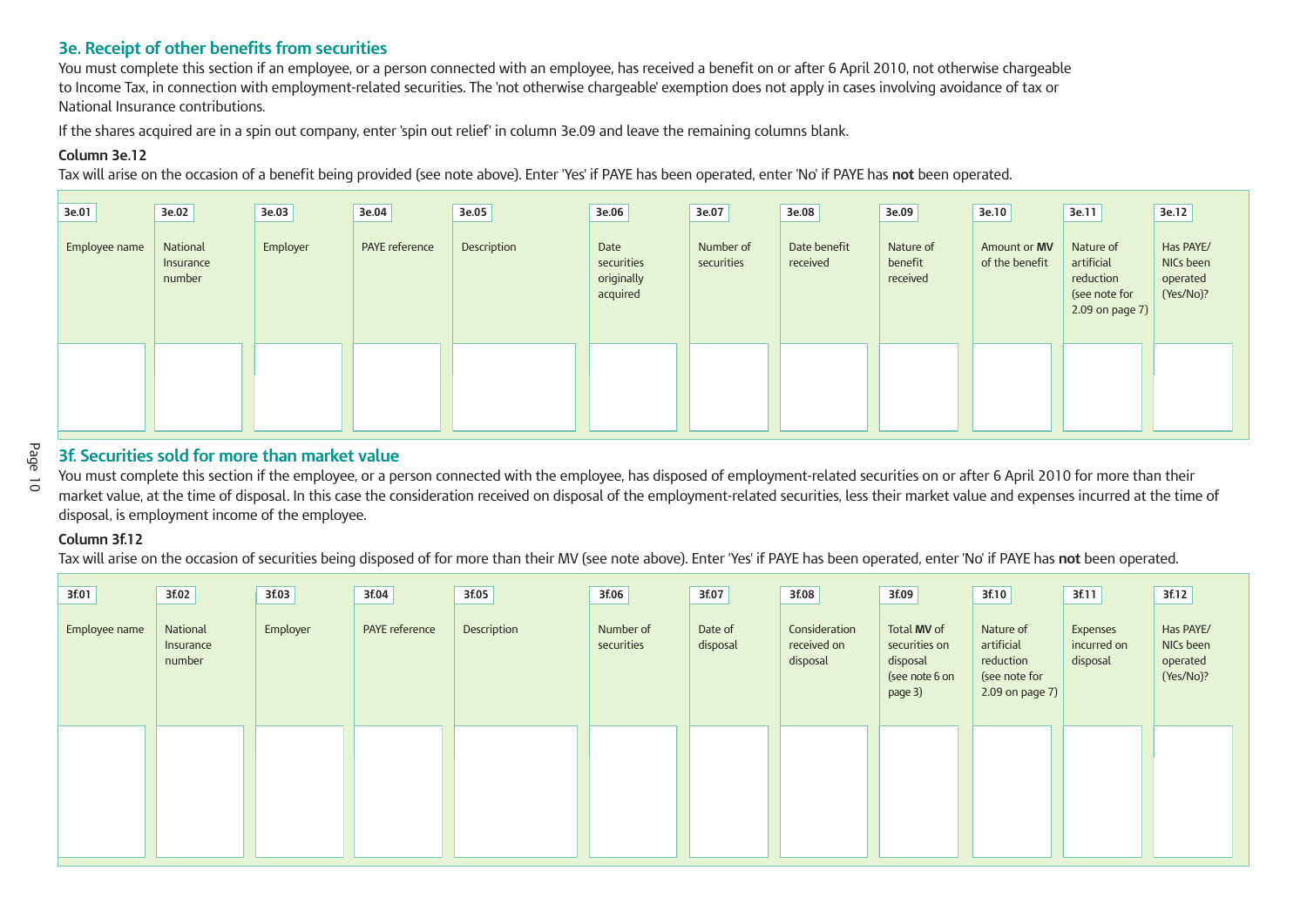## **3g. Artificial enhancement of market value**

You must complete this section if the market value of an employee's employment-related securities is increased by more than 10% in a relevant period by non-commercial actions (see note 5 on page 3) and the date of the taxable event is on or after 6 April 2010 regardless of when the securities were acquired.

The relevant period runs from the date securities are acquired to the earlier of the date of disposal or 5 April 2011. The date of the taxable event will be 5 April 2011 or the date the securities were disposed of if earlier.

#### **Sections 3g.09 and 3g.10 Unrestricted market value (UMV)**

This is the market value of the securities ignoring the effect of the restrictions, any artificial reduction, or in relation to convertible securities the MV excluding the right to convert.

#### **Column 3g.11**

Tax will arise on the occasion of a taxable event (see note above). Enter 'Yes' if PAYE has been operated, enter 'No' if PAYE has **not** been operated.

| 3g.01         | 3g.02                           | 3g.03    | 3g.04          | 3g.05                                                  | 3g.06                              | 3g.07                   | 3g.08                    | 3g.09                                                                                          | 3g.10                                                                                                         | 3g.11                                           |
|---------------|---------------------------------|----------|----------------|--------------------------------------------------------|------------------------------------|-------------------------|--------------------------|------------------------------------------------------------------------------------------------|---------------------------------------------------------------------------------------------------------------|-------------------------------------------------|
| Employee name | National<br>Insurance<br>number | Employer | PAYE reference | Description of<br>securities<br>originally<br>acquired | Date of<br>original<br>acquisition | Number of<br>securities | Date of taxable<br>event | Total UMV on<br>5 April 2011 or,<br>if earlier, the<br>date of disposal<br>(see note<br>above) | Total UMV,<br>ignoring effect<br>of artificial<br>increase on<br>date of taxable<br>event (see note<br>above) | Has PAYE/<br>NICs been<br>operated<br>(Yes/No)? |
|               |                                 |          |                |                                                        |                                    |                         |                          |                                                                                                |                                                                                                               |                                                 |

## **Section 4 Participating companies**

If only one company is issuing employment-related securities to its employees, there is no need to complete this section. However, if this form is completed to cover a group of companies or organisations, please enter details below of the companies for whom the **return applies.** Corporation Tax

| 4.01           | 4.02                         | 4.03                              | 4.04                                     |
|----------------|------------------------------|-----------------------------------|------------------------------------------|
| PAYE reference | Corporation Tax<br>reference | Company<br>Registration<br>Number | <b>ESSU</b> reference<br>number (if any) |
|                |                              |                                   |                                          |